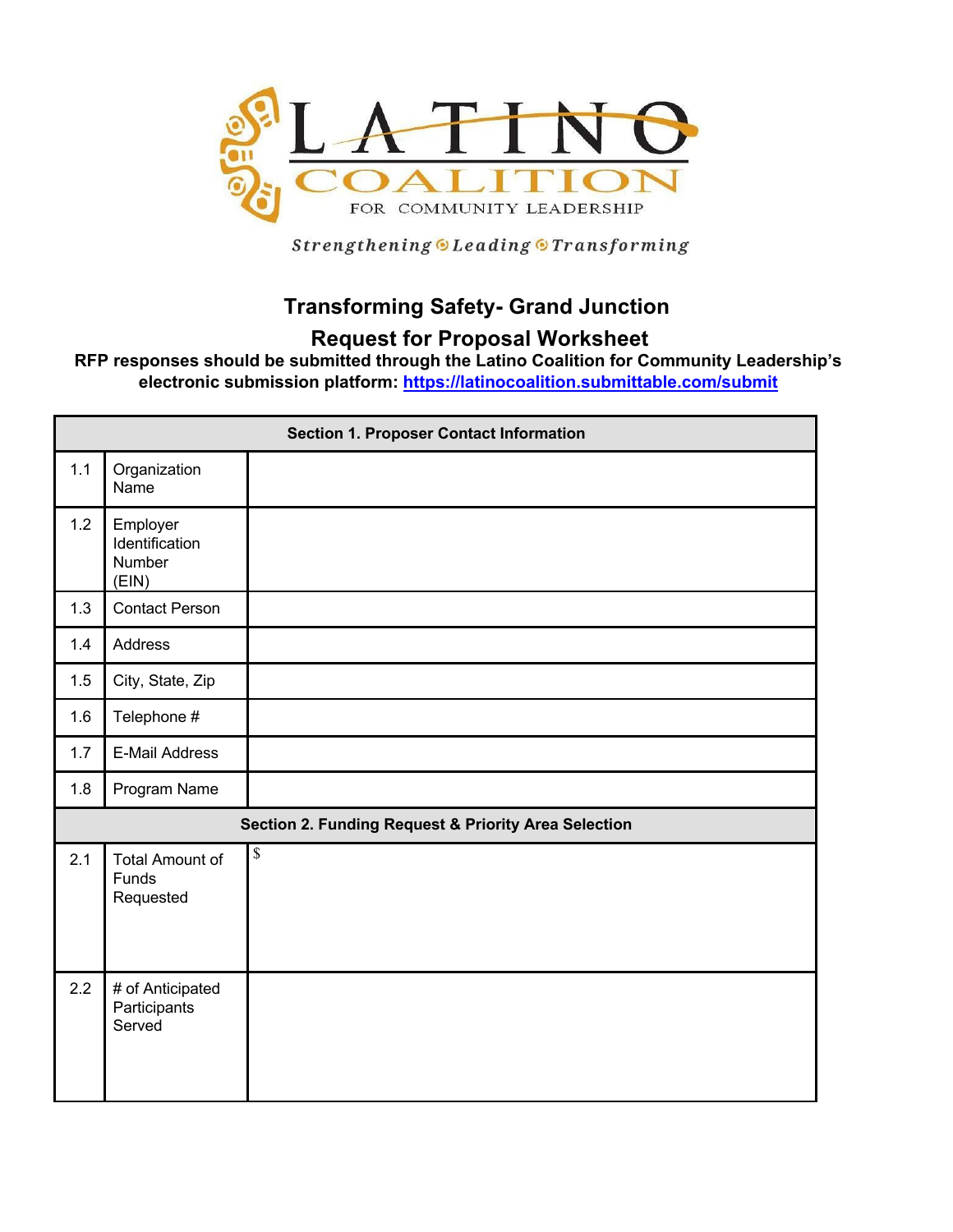| 2.3 | <b>Selected Priority</b><br>Area- Only One.<br><b>SEE RFP FOR</b><br><b>TARGET</b><br><b>GROUP &amp;</b><br><b>OUTCOME</b><br><b>MEASURES</b><br><b>DETAILS FOR</b><br><b>EACH PRIORITY</b><br><b>AREA</b>                | $\Box$ 1. Decrease adult recidivism through employment, housing support, basic<br>needs and mental health support.<br>$\Box$ 2. Increase access to services and opportunities to support academic<br>engagement, educational achievement, and post-secondary/vocational training<br>to decrease youth involvement with the criminal justice system.<br>$\Box$ 3. Help youth (up to age 25) develop the skills and resilience to avoid, reduce,<br>or stop high-risk behavior by increasing access to services that address root<br>causes of involvement with the criminal justice system.<br>$\Box$ 4. Improve community-based supports to reduce violence and neglect in<br>families. |
|-----|---------------------------------------------------------------------------------------------------------------------------------------------------------------------------------------------------------------------------|-----------------------------------------------------------------------------------------------------------------------------------------------------------------------------------------------------------------------------------------------------------------------------------------------------------------------------------------------------------------------------------------------------------------------------------------------------------------------------------------------------------------------------------------------------------------------------------------------------------------------------------------------------------------------------------------|
|     |                                                                                                                                                                                                                           | <b>Section 3. Proposer General Organizational Information</b>                                                                                                                                                                                                                                                                                                                                                                                                                                                                                                                                                                                                                           |
|     |                                                                                                                                                                                                                           |                                                                                                                                                                                                                                                                                                                                                                                                                                                                                                                                                                                                                                                                                         |
|     |                                                                                                                                                                                                                           |                                                                                                                                                                                                                                                                                                                                                                                                                                                                                                                                                                                                                                                                                         |
| 3.1 | Eligible<br>Organization<br><b>Type</b>                                                                                                                                                                                   | □ Non-Profit Community Based<br>$\Box$ Unit of Government<br>$\Box$ School                                                                                                                                                                                                                                                                                                                                                                                                                                                                                                                                                                                                              |
| 3.2 | Year Established                                                                                                                                                                                                          |                                                                                                                                                                                                                                                                                                                                                                                                                                                                                                                                                                                                                                                                                         |
| 3.3 | <b>Annual Operating</b><br><b>Budget</b>                                                                                                                                                                                  |                                                                                                                                                                                                                                                                                                                                                                                                                                                                                                                                                                                                                                                                                         |
| 3.4 | Organizational<br>Mission                                                                                                                                                                                                 |                                                                                                                                                                                                                                                                                                                                                                                                                                                                                                                                                                                                                                                                                         |
| 3.5 | Organizational<br>Development<br>Level                                                                                                                                                                                    | Which best describes your current organizational development level?<br>Novice – Loosely defined organization structure with few written policies<br>ш<br>Moderate - Defined organizational structure with basic written policies<br>⊔<br>High - Clearly defined organizational structure with comprehensive<br>ப<br>written policies                                                                                                                                                                                                                                                                                                                                                    |
| 3.6 | Organizational<br>Website<br><b>Address</b>                                                                                                                                                                               |                                                                                                                                                                                                                                                                                                                                                                                                                                                                                                                                                                                                                                                                                         |
|     |                                                                                                                                                                                                                           | <b>Section 4. Required Screening Questions</b>                                                                                                                                                                                                                                                                                                                                                                                                                                                                                                                                                                                                                                          |
| 4.1 |                                                                                                                                                                                                                           | Is your organization willing to participate in technical assistance/capacity building/training<br>activities provided by the LCCL? □ Yes<br>$\Box$ No                                                                                                                                                                                                                                                                                                                                                                                                                                                                                                                                   |
| 4.2 | Is your organization willing to be accountable to performance standards, implementing procedures<br>related to program eligibility, tracking of participation information and performance outcomes?<br>$\Box$<br>Yes □ No |                                                                                                                                                                                                                                                                                                                                                                                                                                                                                                                                                                                                                                                                                         |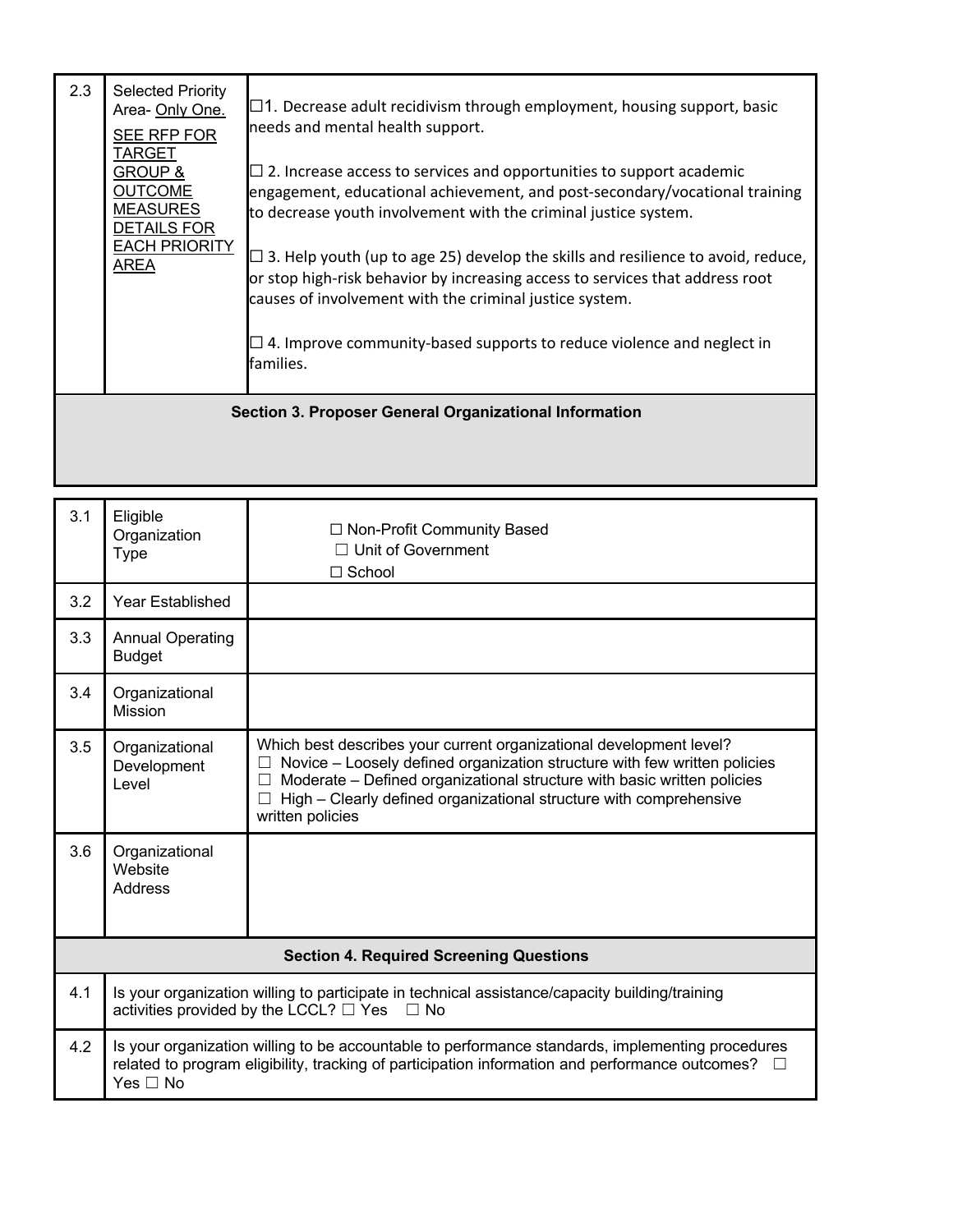| 4.3 | Is your organization willing to utilize it's own data system or have the LCCL customize one to<br>adequately track specific data for the funded Transforming Safety program? $\Box$ Yes<br>$\Box$ No                                                                                                                                                                                                                                                                                                                                                                                                                                                                                                                                                                                                                                                                                                                                                                                                                                                                                                                  |
|-----|-----------------------------------------------------------------------------------------------------------------------------------------------------------------------------------------------------------------------------------------------------------------------------------------------------------------------------------------------------------------------------------------------------------------------------------------------------------------------------------------------------------------------------------------------------------------------------------------------------------------------------------------------------------------------------------------------------------------------------------------------------------------------------------------------------------------------------------------------------------------------------------------------------------------------------------------------------------------------------------------------------------------------------------------------------------------------------------------------------------------------|
| 4.4 | Is your organization willing to utilize the LCCL online fiscal accounting system for<br>grant expenditures and in-kind contributions (if any)? $\Box$ Yes<br>⊟ No                                                                                                                                                                                                                                                                                                                                                                                                                                                                                                                                                                                                                                                                                                                                                                                                                                                                                                                                                     |
| 4.5 | Is your organization willing to participate in a partnership development process that results in<br>linkages with other Transforming Safety grantees? $\Box$ Yes<br>$\Box$ No                                                                                                                                                                                                                                                                                                                                                                                                                                                                                                                                                                                                                                                                                                                                                                                                                                                                                                                                         |
|     | <b>Proposal Narrative</b><br>Please be sure your response can be clearly and fully responsive to the question posed.                                                                                                                                                                                                                                                                                                                                                                                                                                                                                                                                                                                                                                                                                                                                                                                                                                                                                                                                                                                                  |
|     | Section 5. Demonstrated History In Serving The Target Population (15 Points)                                                                                                                                                                                                                                                                                                                                                                                                                                                                                                                                                                                                                                                                                                                                                                                                                                                                                                                                                                                                                                          |
|     | This category will evaluate the Proposer's experience in providing services to the target population or<br>similar group of people. This may include demonstrated experience as an organization, individual,<br>group of individuals or any combination thereof.                                                                                                                                                                                                                                                                                                                                                                                                                                                                                                                                                                                                                                                                                                                                                                                                                                                      |
| 5.1 | Describe your organizational/ individual/group of individual's history working in the community and<br>with the target population you propose to serve.                                                                                                                                                                                                                                                                                                                                                                                                                                                                                                                                                                                                                                                                                                                                                                                                                                                                                                                                                               |
| 5.2 | Describe your organization's current relationship, linkages, collaboration or partnerships with<br>community entities (i.e. describe well established and newly formed relationships with local<br>community and faith based organizations, training providers, law enforcement, corrections, parole,<br>schools/higher education, local workforce investment boards, etc.) that demonstrate a connection to<br>and focus on serving your target population.                                                                                                                                                                                                                                                                                                                                                                                                                                                                                                                                                                                                                                                          |
| 5.3 | Describe the life experience, qualifications and/or experience of key staff, volunteers or<br>contractors that will be involved in your program design.                                                                                                                                                                                                                                                                                                                                                                                                                                                                                                                                                                                                                                                                                                                                                                                                                                                                                                                                                               |
| 5.4 | If any of the employees, contractors or volunteers proposed under this grant have previous criminal<br>justice involvement please state who and describe the strengths and benefits you believe this kind<br>of experience will add to the program (if you don't please clearly state so).                                                                                                                                                                                                                                                                                                                                                                                                                                                                                                                                                                                                                                                                                                                                                                                                                            |
| 5.5 | Have you ever had any grants or contracts for the same or similar services you are proposing here<br>revoked, not renewed or otherwise terminated for lack of performance or mismanagement? If yes,<br>please explain. If no, clearly state so.                                                                                                                                                                                                                                                                                                                                                                                                                                                                                                                                                                                                                                                                                                                                                                                                                                                                       |
|     | Section 6. Program Design (40 Points)                                                                                                                                                                                                                                                                                                                                                                                                                                                                                                                                                                                                                                                                                                                                                                                                                                                                                                                                                                                                                                                                                 |
|     | This category will evaluate how clearly, thoroughly and persuasively the proposal explains how the<br>program design addresses the objectives of the chosen priority area. Given the flexibility each<br>priority area offers, Proposers should articulate how the services/activities/strategies offered will<br>help engage the target population and achieve the desired results with respect to the outcome<br>measures. In addition to the specific program design, the proposal should describe strategies for<br>collaboration and service delivery coordination with existing community resources. Overall, the<br>program design should speak to the program reach (where the services will be<br>delivered/accessed), the target population (who you will specifically be targeting for primary<br>services), the outputs/activity/services (what specifically your program design will be offering) and<br>how the program design will produce the desired change result (the outcome/impact that<br>addresses the required performance outcome at a minimum) and how you plan to collect program<br>data. |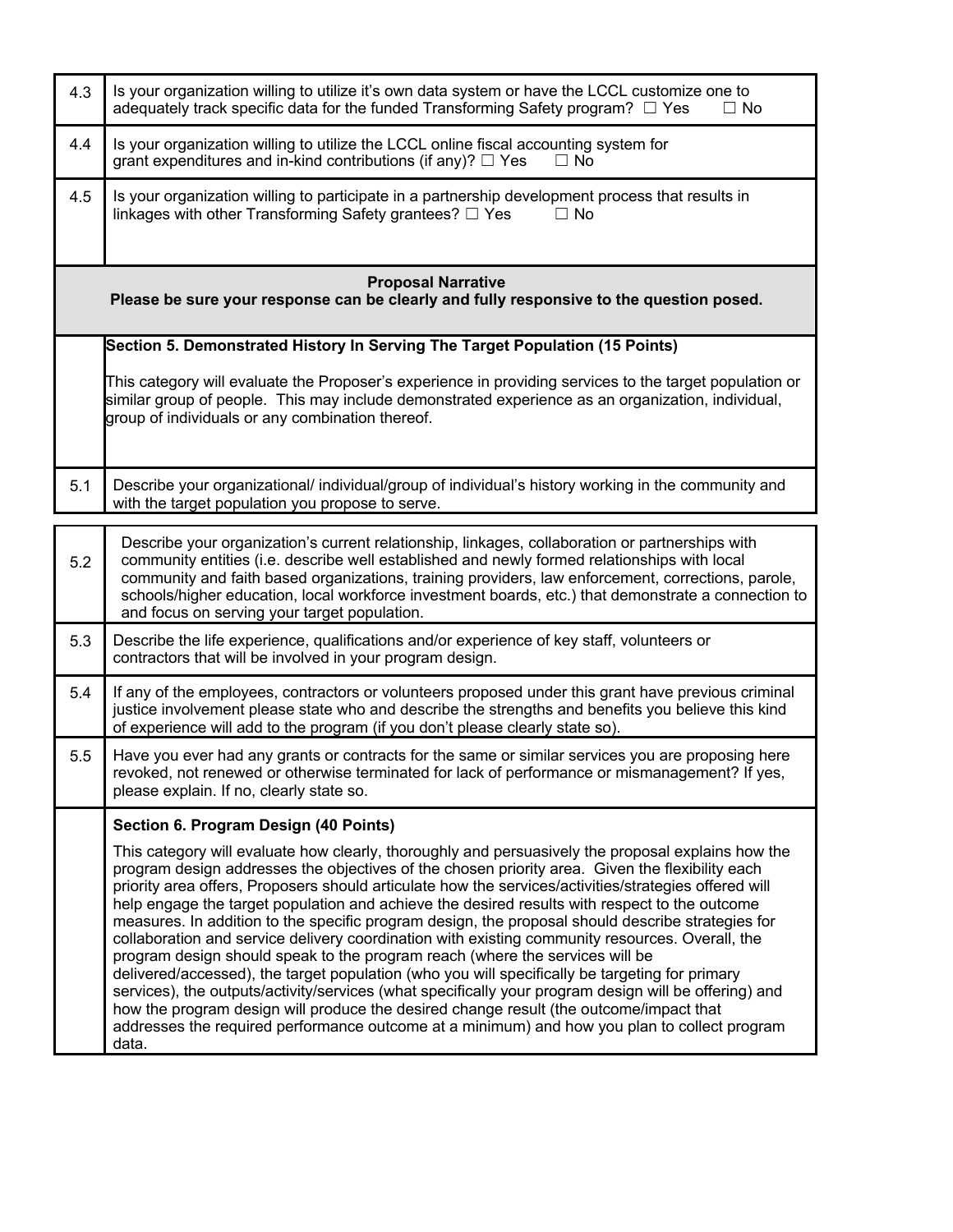| 6.1 | Describe the reasons you chose the priority area you are seeking to address (i.e. why do think this<br>is needed in your community and why are you specifically interested in addressing this issue?)                                                                                                                                                   |
|-----|---------------------------------------------------------------------------------------------------------------------------------------------------------------------------------------------------------------------------------------------------------------------------------------------------------------------------------------------------------|
| 6.2 | Describe in detail the services/activities/events and strategies you are proposing for this program.<br>It will be important to describe the program design's "flow" and how the things you are proposing<br>work together in promoting the desired change(s) (i.e. "paint the picture" so the reviewer has a<br>clear sense of how the program works). |
| 6.3 | Describe in detail how the response provide in 6.2 above promotes the attainment of outcome<br>measures of the chosen priority area. Clearly tie together how what you are doing impacts the<br>attainment of the outcome(s).                                                                                                                           |
| 6.4 | Describe in detail program operations related to the location(s) where services will be delivered<br>and/or accessed, hours of operation, staffing patterns, and resources available.                                                                                                                                                                   |
| 6.5 | Describe in detail key organizations/entities/stakeholders for collaboration and service coordination<br>integral to the success of your program design (This question should focus on the organizations or<br>collaborative partners that can "make or break" the program you are proposing).                                                          |

#### **Section 7. Data Collection & Performance Management (15 Points)**

This category will evaluate the details concerning the Proposer's strategy for collecting basic client data (i.e. name, address, demographics, assessments), recording of outputs/activities/services, and tracking of achievements and outcome(s). Please be thoughtful in sharing details about the how/when/frequency/who of collecting program data. If the Proposer has an existing data system please describe it and share what updates may or may not be needed to capture such basic information. If the Proposer does not have a data system, respond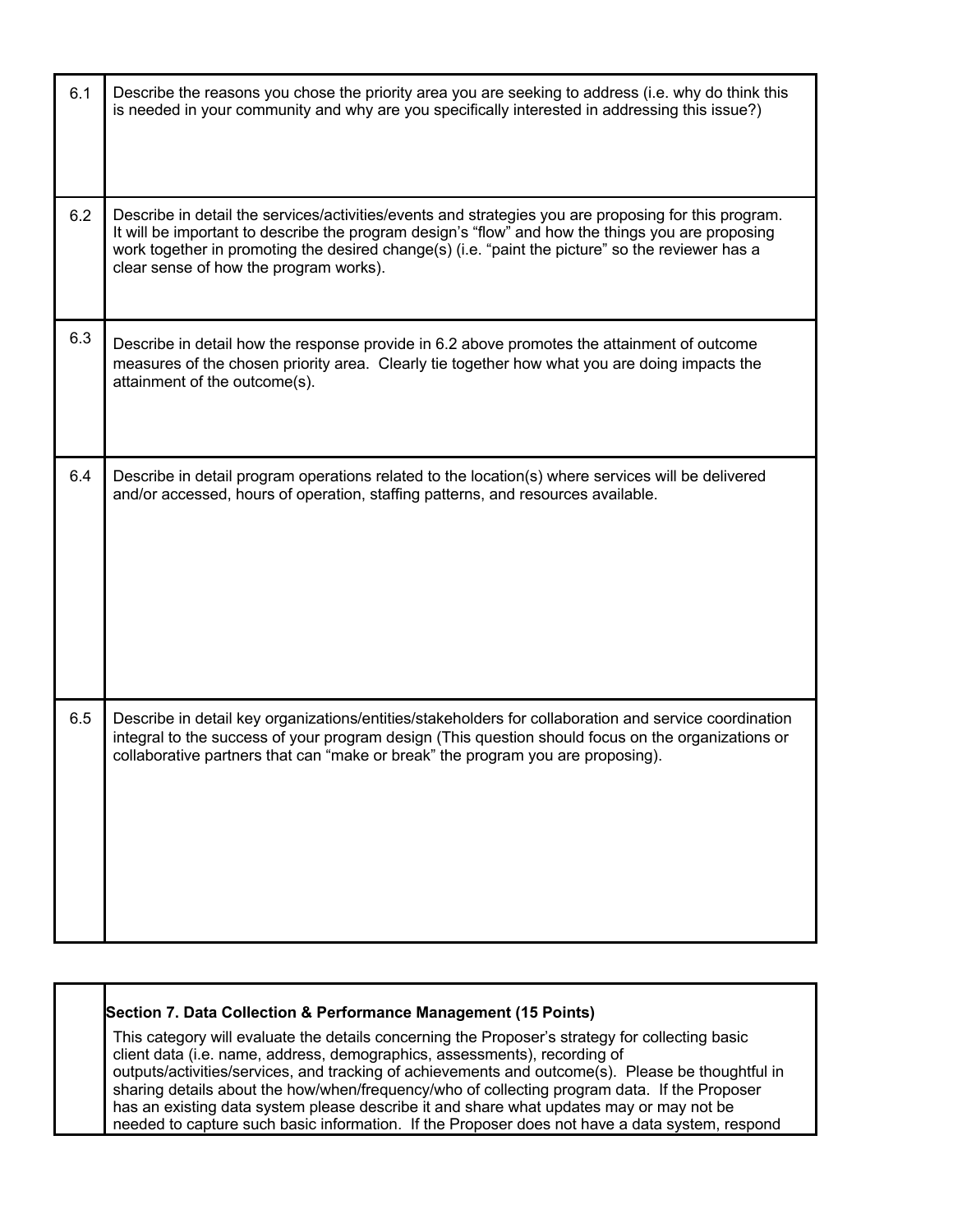|     | to the questions as if you were designing a system needed for this project. Overall, provide<br>specifics and clarity regarding how you will effectively administer and document the needs,<br>status, progress and results of the activities and services being provided to participants enrolled<br>in the program. If the Proposer offers case management as part of the program design, please<br>describe the case management philosophy and the ways in which it will promote success among<br>the people enrolled in the program.                                                                                                                                                                                                                                                                                                                                                                                      |
|-----|-------------------------------------------------------------------------------------------------------------------------------------------------------------------------------------------------------------------------------------------------------------------------------------------------------------------------------------------------------------------------------------------------------------------------------------------------------------------------------------------------------------------------------------------------------------------------------------------------------------------------------------------------------------------------------------------------------------------------------------------------------------------------------------------------------------------------------------------------------------------------------------------------------------------------------|
| 7.1 | Describe in detail your process or plan for collecting basic client data and tracking information<br>such as activities, services, inputs (i.e. supportive services, transportation assistance, etc.) for the<br>program you are proposing (the how/when/frequency/who of collecting program data)?                                                                                                                                                                                                                                                                                                                                                                                                                                                                                                                                                                                                                           |
| 7.2 | Describe in general the current data system you plan on using (i.e. name of software, basic<br>information about it's capability) for this program. If you do not have a data system please<br>describe your past experience working with data systems and your willingness to engage in the<br>development and design of a data system for this specific program.                                                                                                                                                                                                                                                                                                                                                                                                                                                                                                                                                            |
| 7.3 | If case management will be part of the program design, please describe the case management<br>philosophy and the ways in which it will promote success among the people enrolled in the<br>program.                                                                                                                                                                                                                                                                                                                                                                                                                                                                                                                                                                                                                                                                                                                           |
| 7.4 | Describe in detail how you currently use data (information you collect about the people you serve)<br>to improve program performance. If you do not currently have a data system please share how<br>you would plan to use that information to improve program performance.                                                                                                                                                                                                                                                                                                                                                                                                                                                                                                                                                                                                                                                   |
| 7.5 | Describe in detail how you currently use fiscal information/reports (i.e. cash flow, cash forecasting,<br>program expense forecasting, budget reallocations/modifications) to maintain and/or improve<br>program performance.                                                                                                                                                                                                                                                                                                                                                                                                                                                                                                                                                                                                                                                                                                 |
| 7.6 | Describe the areas you think you would need most help (i.e. technical assistance and capacity<br>building) from the LCCL when implementing the program you are proposing.                                                                                                                                                                                                                                                                                                                                                                                                                                                                                                                                                                                                                                                                                                                                                     |
|     | Section 8. Community Attachment/Target Population Competency (20 Points)                                                                                                                                                                                                                                                                                                                                                                                                                                                                                                                                                                                                                                                                                                                                                                                                                                                      |
|     | This category will evaluate the accessibility of proposed programs and the Proposer's experience<br>working with the target or similar populations in the community. The Proposer should identify<br>strategies for engaging the target population and explain the community attachment, cultural<br>and/or lived experience competencies that will be deployed to effectively engage with people<br>enrolled in the program. Proposer should describe the location and accessibility of<br>activities/services/events, outreach and program enrollment strategies, and the depth of current<br>attachment to the community as an organization, individual, group of individuals or any<br>combination thereof. Overall, the Proposer should demonstrate an attachment to the community<br>as opposed to that of an organization wishing to serve the Grand Junction Transforming Safety<br>boundary area for the first time. |
| 8.1 | Describe in detail how your organization reflects the community and target population you intend to<br>serve (i.e. is there a particular expertise, common life experience, experience with similar challenges<br>you are working to address, etc.)                                                                                                                                                                                                                                                                                                                                                                                                                                                                                                                                                                                                                                                                           |
| 8.2 | Describe in detail how accessible the services are to the target group you are proposing to serve<br>(i.e. locations, transportation, hours, in-person/online, special arrangements for accessibility, etc.).                                                                                                                                                                                                                                                                                                                                                                                                                                                                                                                                                                                                                                                                                                                 |
| 8.3 | Describe in detail how you will conduct outreach and awareness of the services you plan to offer<br>to the target group you are proposing to serve.                                                                                                                                                                                                                                                                                                                                                                                                                                                                                                                                                                                                                                                                                                                                                                           |
| 8.4 | Describe any other cultural/target group competency your organization possesses relevant to<br>promoting successful engagement and outcomes.                                                                                                                                                                                                                                                                                                                                                                                                                                                                                                                                                                                                                                                                                                                                                                                  |
|     | Section 9. Program Costs (10 points maximum): This category will evaluate the cost of the<br>proposed program to determine if it is fair and reasonable based on program services and/or historical<br>data, and the degree to which expenditure of funds relates to performance measures. Budgets will be<br>reviewed for accuracy and completeness. Additionally, all proposals will be reviewed for costs that are                                                                                                                                                                                                                                                                                                                                                                                                                                                                                                         |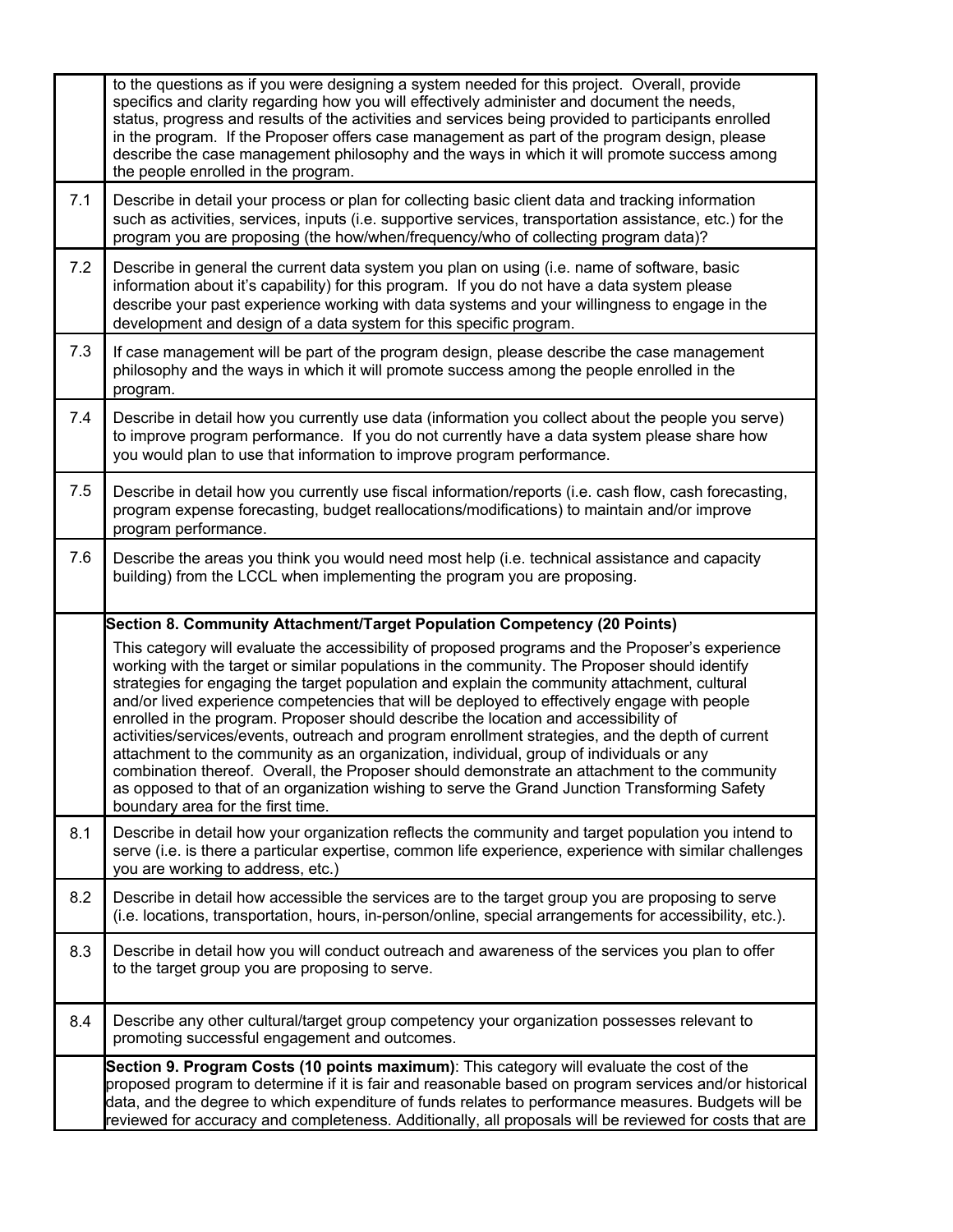|     | reasonable, allowable, necessary, fully justified, and competitive as measured by the review of the line-<br>item budget, the program design, and comparison to proposals similar in target area or scope.                                                                                                                                          |
|-----|-----------------------------------------------------------------------------------------------------------------------------------------------------------------------------------------------------------------------------------------------------------------------------------------------------------------------------------------------------|
| 9.1 | What is the average cost per participant? \$<br>(Total funds requested divided by the total number of planned participants).                                                                                                                                                                                                                        |
| 9.2 | Please provide an explanation and justification of any unusual costs or any anticipated special<br>equipment needs, if applicable.                                                                                                                                                                                                                  |
| 9.3 | Please make sure that all proposed activities are adequately funded in the budget submitted. If<br>necessary, please explain any special arrangements or circumstances affecting costs (i.e. co-<br>enrollment with another organization that is providing transportation support so the participant can<br>attend your proposed program services). |

|      | Section 10. COVID Addendum (0 points maximum): This category is optional and provides space<br>for proposers to describe operational adjustments that may be necessary in response to the<br>pandemic related shutdowns. |
|------|--------------------------------------------------------------------------------------------------------------------------------------------------------------------------------------------------------------------------|
| 10.1 | Please describe in general terms any operational, staffing, or program design adjustments that<br>would need to be made in response to COVID-19 shutdown.                                                                |